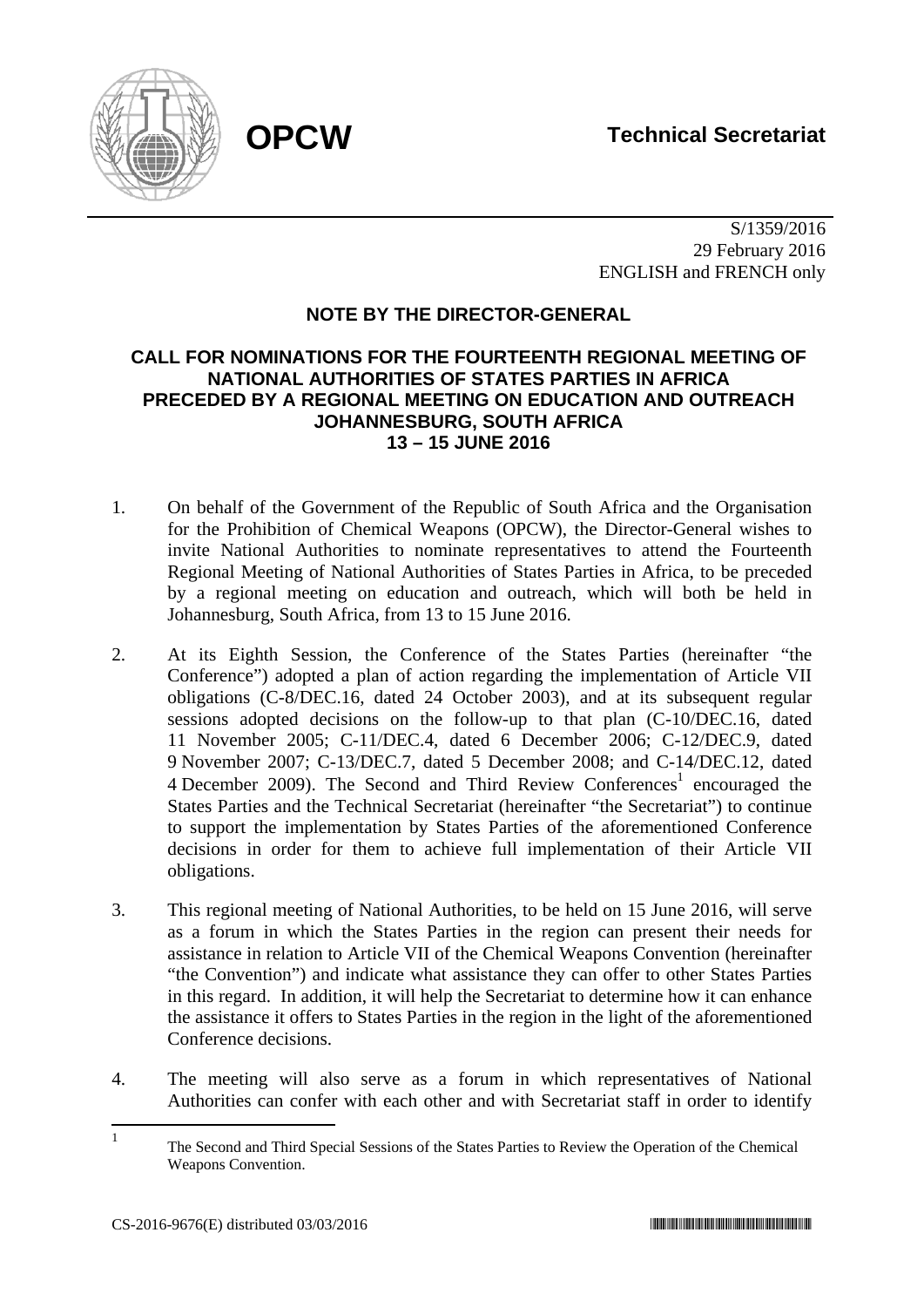what further steps, if any, each participating State Party needs to take in order to implement its obligations under the Convention.

- 5. The programme for the meeting includes the following:
	- (a) a review of the current status of the implementation of the Convention and new approaches and initiatives related thereto;
	- (b) identification of best practices, challenges, and priorities for effective national implementation of the Convention; and
	- (c) bilateral meetings with Secretariat staff.
- 6. The regional meeting of National Authorities will be preceded by a regional meeting on education and outreach, to be held on 13 and 14 June 2016.
- 7. In line with the corresponding recommendations by the Third Review Conference (April 2013), the meeting will provide a regional forum for exchanging ideas and best practices in education and outreach.
- 8. The meeting will provide a forum for wide-ranging discussion and the exchange of ideas and best practices on ways to raise awareness about the Convention and the work of the OPCW.
- 9. With an aim to draw in diverse experience and perspectives through the participation of representatives of the National Authorities and relevant stakeholders involved in collaborating with the National Authorities on education and outreach activities, the themes of the meeting will address the following:
	- (a) teaching ethics in chemistry classes at the secondary school level;
	- (b) incorporating the information on the Convention and the OPCW into university courses for students of relevant disciplines, i.e. chemistry, history, law, political science, international relations, security studies, human rights, and other social sciences;
	- (c) cooperating with the national, regional, and global think tanks on identification of declarable facilities, security analysis, and other issues;
	- (d) partnering with civil society organisations as regards the holding of information and advocacy campaigns;
	- (e) building stronger partnerships with chemical industry through cooperation with chemical industry associations; and
	- (f) development and production of the relevant education and outreach tools for the general public and specific target groups.
- 10. The provisional programmes for the regional meetings are included as Annex 1 to this Note.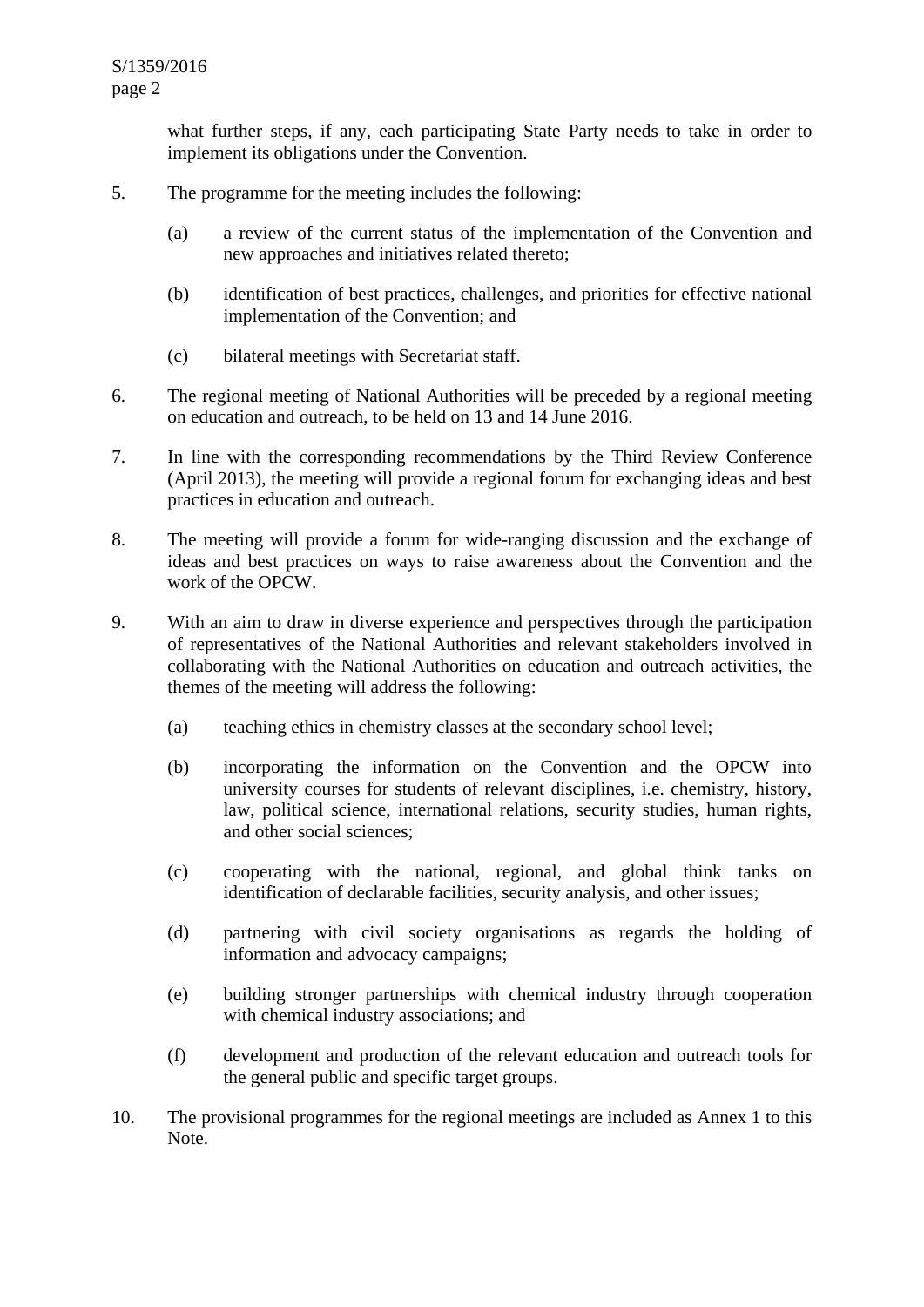- 11. The Secretariat expects to be able to sponsor two participants from each State Party: one from the National Authority and another from an education-related institution (school, university, or ministry of education), a non-governmental organisation, or a professional association. Nominees from the National Authorities should effectively be involved in the national implementation of the Convention, while nominees representing other stakeholders should be involved in activities that could help the National Authorities more effectively implement the Convention. Nominees who do not meet the above criteria will not be accepted to participate in the regional meeting. Participants from each State Party represented at the meeting will be expected to make presentations on topics assigned by the Secretariat. The National Authorities, which will not nominate any of their stakeholders, will be expected to make their own presentations of their vision of education and outreach activities in their respective countries.
- 12. Each nomination should specify whether sponsorship is a condition of the nominee's participation. For sponsored participants, the Secretariat will cover the costs of travel, hotel accommodation, and medical insurance, in addition to a limited subsistence allowance to cover meals and sundry expenses. Sponsored participants who do not intend to use the accommodation arranged by the Secretariat are requested to indicate this as soon as possible to prevent the Secretariat from incurring hotel cancellation fees. In any case, the Secretariat will not cover the costs of any accommodation that it has not arranged.
- 13. When making travel arrangements for sponsored participants, the Secretariat will seek the most economical options. The Secretariat will purchase tickets and send them to the participants. Participants will be allowed to purchase tickets locally only if the Secretariat authorises it and if it leads to further savings for the Secretariat. Sponsored participants shall bear all costs resulting from any changes they make once the Secretariat has purchased the tickets. Participants who have not been sponsored will be requested to make their own travel and accommodation arrangements. In order to keep costs to a minimum, sponsored participants from National Authorities are expected to arrive **no earlier than 12 June 2016** and to depart **no later than 16 June 2016**; sponsored participants representing relevant stakeholders are expected to arrive **no earlier than 12 June 2016** and to depart **no later than 15 June 2016**.
- 14. Participants are requested to obtain any necessary visas (including transit visas) before travelling to South Africa. When applying for any required entry visas, they should present the Embassy or Consulate of South Africa with a copy of the acceptance letter from the OPCW.
- 15. The meetings will be conducted in English and French. All participants are therefore expected to have good oral and written command of English or French.
- 16. Interested National Authorities are invited to complete the nomination and endorsement forms that are attached in Annexes 2 and 3 to this invitation Note, ensuring in particular to provide all of the requested contact details.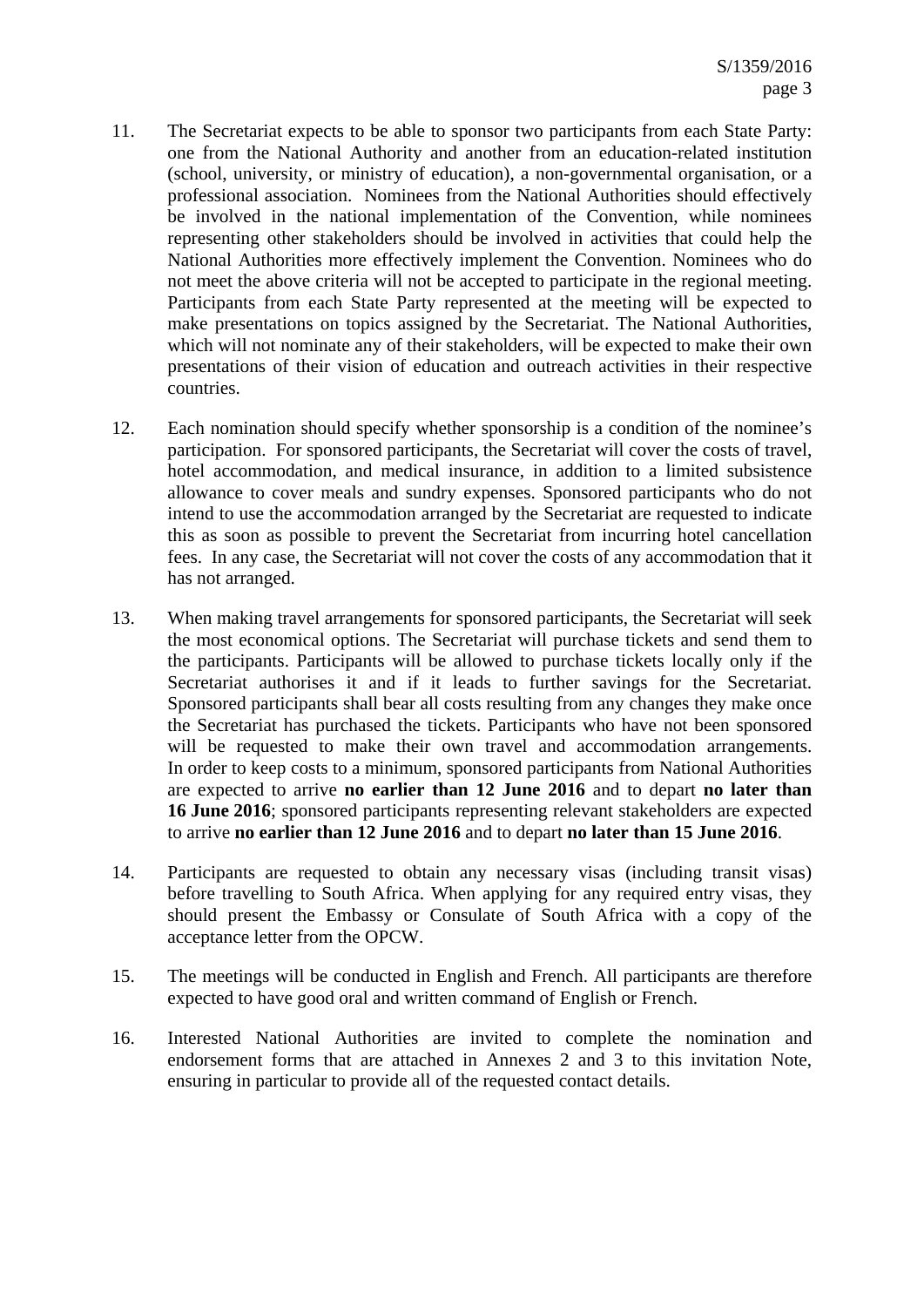S/1359/2016 page 4

- 17. Completed forms should be addressed to the Head, Implementation Support Branch, International Cooperation and Assistance Division, by email at ipb@opcw.org. All nominations must be received by the Secretariat **no later than 29 April 2016**. Please be advised that participants must present an OPCW acceptance letter in order to register for the meetings. National Authorities are kindly requested to note that the Secretariat will not accept any nominations after the final nomination submission deadline.
- 18. Additional information about these meetings may be obtained from the Implementation Support Branch, International Cooperation and Assistance Division. The contact persons are Mr Pavlo Byalyk (Email: pavlo.byalyk@opcw.org; Telephone: +31 (0) 70 416 3376) and Ms Olukemi Adenuga (Email: olukemi.adenuga@opcw.org; Tel: +31 (0) 70 416 3923).

Annexes:

- Annex 1: Provisional Programmes
- Annex 2: Nomination Form
- Annex 3: Endorsement Form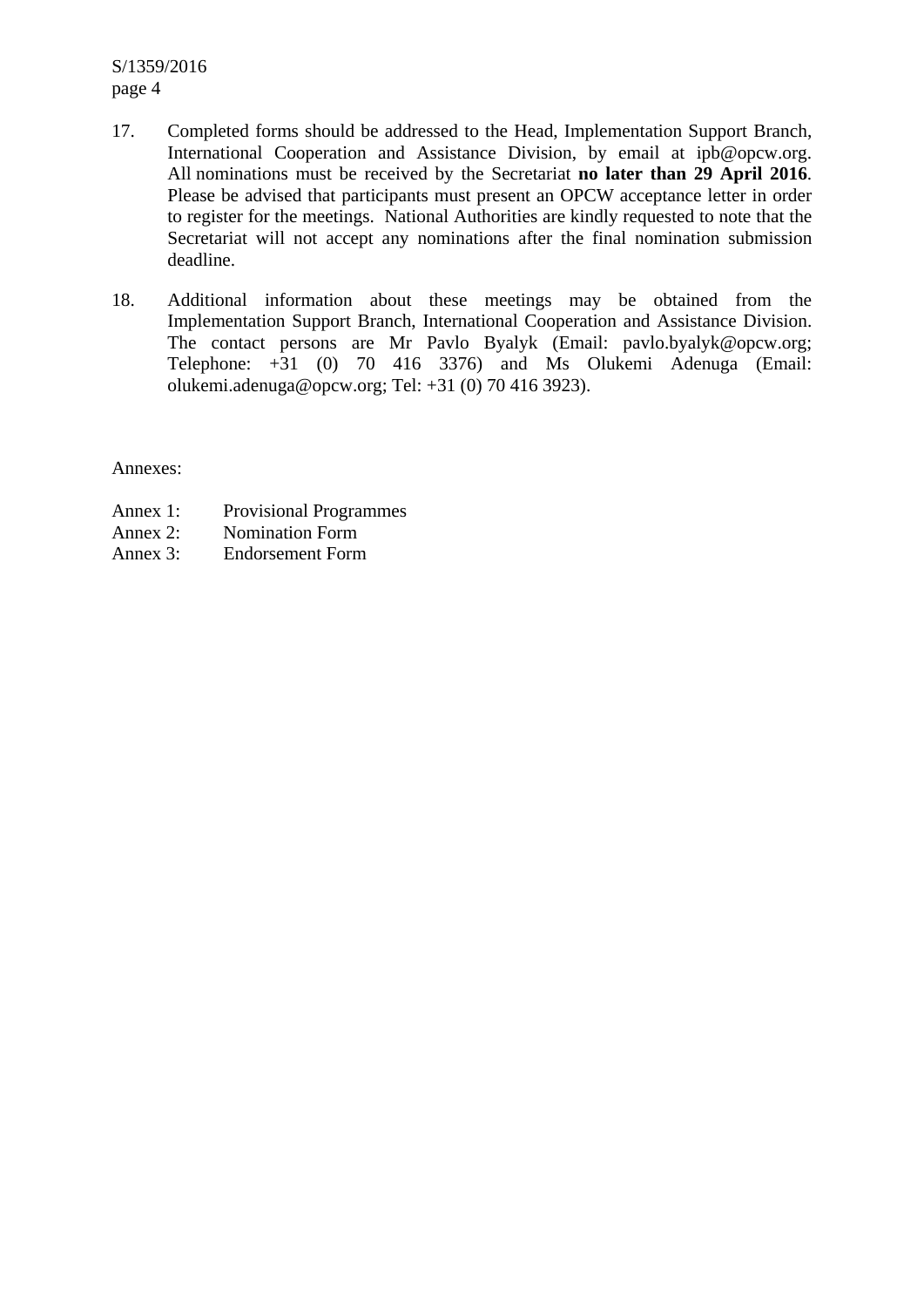S/1359/2016 Annex 1 page 5

### **Annex 1**

# **REGIONAL MEETING ON EDUCATION AND OUTREACH IN AFRICA JOHANNESBURG, SOUTH AFRICA 13 – 14 JUNE 2016**

| <b>Time</b>           | <b>Activity</b>                                                        |  |  |  |  |
|-----------------------|------------------------------------------------------------------------|--|--|--|--|
| Monday, 13 June 2016  |                                                                        |  |  |  |  |
| $08:30 - 09:00$       | Registration                                                           |  |  |  |  |
| $09:00 - 09:30$       | Opening ceremony                                                       |  |  |  |  |
| $09:30 - 09:45$       | Group photograph                                                       |  |  |  |  |
| $09:45 - 10:15$       | History of the use of chemical weapons                                 |  |  |  |  |
| $10:15 - 10:45$       | Introduction to the OPCW                                               |  |  |  |  |
| $10:45 - 11:15$       | Coffee/tea break                                                       |  |  |  |  |
| $11:15 - 12:15$       | Education and outreach activities by the Secretariat                   |  |  |  |  |
|                       | (including the project "FIRES")                                        |  |  |  |  |
| $12:15 - 12:45$       | Introduction to the Advisory Board on Education and Outreach           |  |  |  |  |
| $12:45 - 13:45$       | Lunch                                                                  |  |  |  |  |
| $13:45 - 14:15$       | Presentation by the host country                                       |  |  |  |  |
| $14:15 - 14:35$       | Presentation by national representative - State Party 1                |  |  |  |  |
| $14:35 - 14:55$       | Presentation by national representative - State Party 2                |  |  |  |  |
| $14:55 - 15:15$       | Presentation by national representative – State Party 3                |  |  |  |  |
| $15:15 - 15:35$       | Presentation by national representative - State Party 4                |  |  |  |  |
| $15:35 - 16:00$       | Coffee/tea break                                                       |  |  |  |  |
| $16:00 - 16:20$       | Presentation by national representative - State Party 5                |  |  |  |  |
| $16:20 - 16:40$       | Presentation by national representative - State Party 6                |  |  |  |  |
| $16:40 - 17:00$       | Presentation by national representative – State Party 7                |  |  |  |  |
| $17:00 - 17:10$       | Summary of day one                                                     |  |  |  |  |
| Tuesday, 14 June 2016 |                                                                        |  |  |  |  |
| $09:00 - 09:20$       | Presentation by national representative - State Party 8                |  |  |  |  |
| $09:20 - 09:40$       | Presentation by national representative - State Party 9                |  |  |  |  |
| $09:40 - 10:00$       | Presentation by national representative - State Party 10               |  |  |  |  |
| $10:00 - 10:20$       | Presentation by national representative - State Party 11               |  |  |  |  |
| $10:20 - 10:40$       | Presentation by national representative - State Party 12               |  |  |  |  |
| $10:40 - 11:00$       | Presentation by national representative - State Party 13               |  |  |  |  |
| $11:00 - 11:30$       | Coffee/tea break                                                       |  |  |  |  |
| $11:30 - 13:00$       | Break-out group discussion on educational tools and materials          |  |  |  |  |
| $13:00 - 14:00$       | Lunch                                                                  |  |  |  |  |
| $14:00 - 15:30$       | Break-out group discussion on cooperation of National Authorities with |  |  |  |  |
|                       | various stakeholders in the area of education and outreach             |  |  |  |  |
| $15:30 - 16:00$       | Coffee/tea break                                                       |  |  |  |  |
| $16:00 - 17:30$       | Presentations by break-out groups on recommendations and the way       |  |  |  |  |
|                       | forward                                                                |  |  |  |  |
| $17:30 - 18:00$       | Summary and closure of the meeting                                     |  |  |  |  |

# **PROVISIONAL PROGRAMME**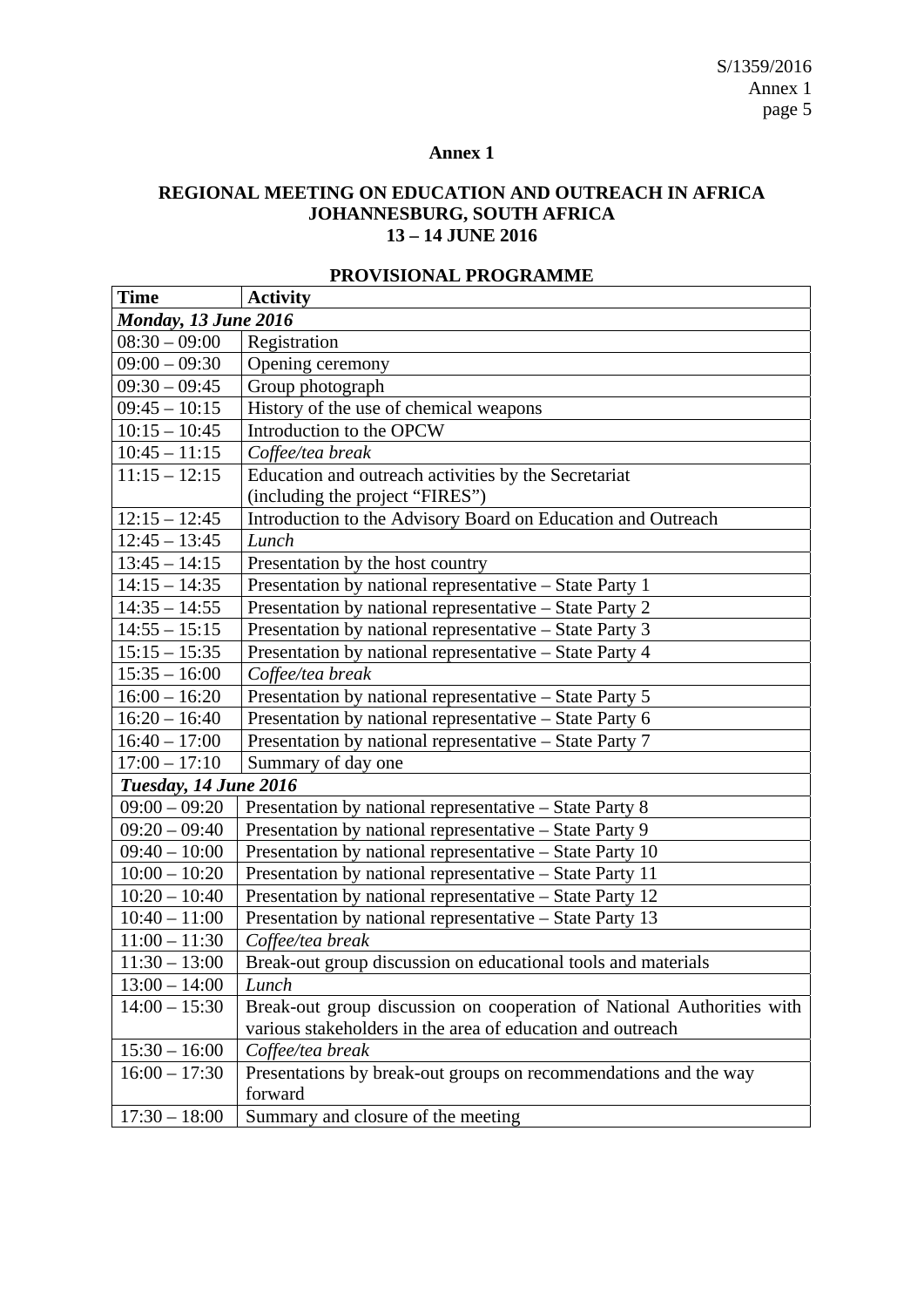# **FOURTEENTH REGIONAL MEETING OF NATIONAL AUTHORITIES OF STATES PARTIES IN AFRICA JOHANNESBURG, SOUTH AFRICA 15 JUNE 2016**

| <b>Time</b>     | <b>Activity</b>                                                            |
|-----------------|----------------------------------------------------------------------------|
| $09:00 - 09:10$ | Opening remarks                                                            |
| $09:10 - 09:40$ | Status of implementation of the Convention and International Cooperation   |
|                 | and Assistance programmes                                                  |
| $09:40 - 10:00$ | Presentation by National Authority - NA 1                                  |
| $10:00 - 10:20$ | Presentation by National Authority – NA 2                                  |
| $10:20 - 10:40$ | Presentation by National Authority – NA 3                                  |
| $10:40 - 11:00$ | Presentation by National Authority - NA 4                                  |
| $11:00 - 11:30$ | Coffee/tea break                                                           |
| $11:30 - 11:50$ | Presentation by National Authority – NA 5                                  |
| $11:50 - 12:10$ | Presentation by National Authority – NA 6                                  |
| $12:10 - 12:30$ | Presentation by National Authority – NA 7                                  |
| $12:30 - 12:50$ | Presentation by National Authority – NA 8                                  |
| $13:00 - 14:00$ | Lunch                                                                      |
| $14:00 - 15:30$ | Break-out group discussion to assess and identify priorities for effective |
|                 | national implementation                                                    |
| $15:30 - 16:00$ | Coffee/tea break                                                           |
| $16:00 - 17:00$ | Presentations by the break-out groups on their findings, solutions, and    |
|                 | conclusions                                                                |
| $17:00 - 17:10$ | Summary and closure of the meeting                                         |

#### **PROVISIONAL PROGRAMME**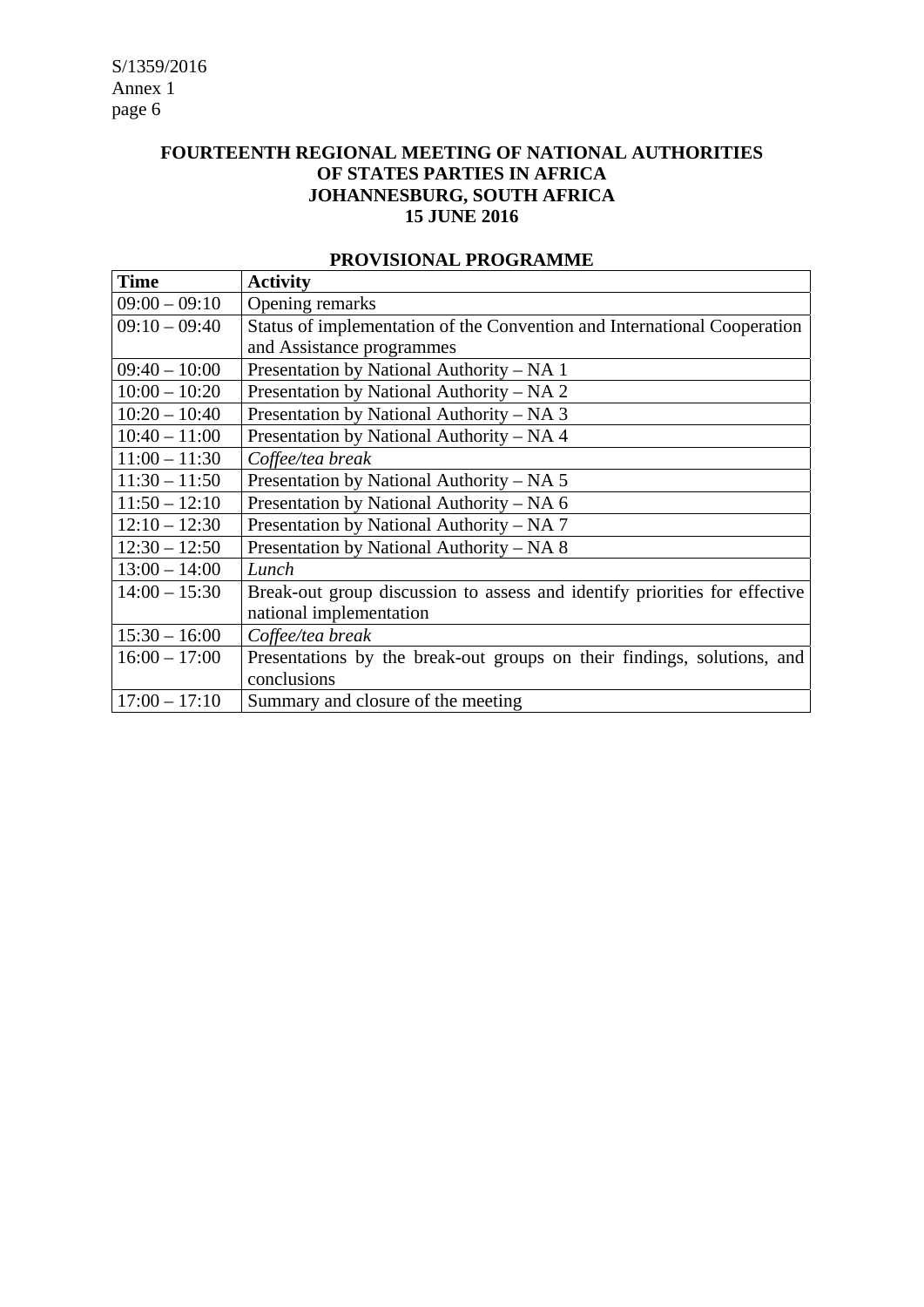#### **Annex 2**

### **FOURTEENTH REGIONAL MEETING OF NATIONAL AUTHORITIES OF STATES PARTIES IN AFRICA, PRECEDED BY A REGIONAL MEETING ON EDUCATION AND OUTREACH JOHANNESBURG, SOUTH AFRICA 13 – 15 JUNE 2016**

### **NOMINATION FORM**

Please submit the completed form **by 29 April 2016** to: The Head, Implementation Support Branch International Cooperation and Assistance Division, OPCW Email: ipb@opcw.org

| I rease type of use DLOCK LETTERS |               |       |                 |  |  |  |  |
|-----------------------------------|---------------|-------|-----------------|--|--|--|--|
| Family name of nominee*           |               |       |                 |  |  |  |  |
| First name(s) <sup>*</sup>        |               |       |                 |  |  |  |  |
| Date of birth                     | Day           | Month | Year            |  |  |  |  |
| Citizenship                       |               |       |                 |  |  |  |  |
| Gender                            | Male          |       | Female          |  |  |  |  |
| Passport number                   |               |       |                 |  |  |  |  |
| Date of issue                     | Day           | Month | Year            |  |  |  |  |
| Expiry date                       | Day           | Month | Year            |  |  |  |  |
| Place of issue                    |               |       |                 |  |  |  |  |
| Areas of expertise                |               |       |                 |  |  |  |  |
|                                   |               |       |                 |  |  |  |  |
| Employer                          |               |       |                 |  |  |  |  |
|                                   |               |       |                 |  |  |  |  |
| Position                          |               |       |                 |  |  |  |  |
| Contact address                   | <b>Street</b> |       |                 |  |  |  |  |
| (Please do not give a             | Number        |       | Postcode        |  |  |  |  |
| post-office box number)           | City          |       |                 |  |  |  |  |
|                                   | Country       |       |                 |  |  |  |  |
| Email address                     |               |       |                 |  |  |  |  |
| Telephone numbers,                | Home          |       |                 |  |  |  |  |
| including country and city        | Work          |       |                 |  |  |  |  |
| codes                             | Mobile        |       |                 |  |  |  |  |
| Fax numbers, including            | Home          |       |                 |  |  |  |  |
| country and city codes            | Work          |       |                 |  |  |  |  |
| Is sponsorship a condition        | Yes           |       | No <sub>1</sub> |  |  |  |  |
| of participation?                 |               |       |                 |  |  |  |  |
| Emergency contact person,         | Name          |       | Relationship    |  |  |  |  |
| including country and city        | Home          |       |                 |  |  |  |  |
| codes and email address           | Mobile        |       |                 |  |  |  |  |
|                                   | Email         |       |                 |  |  |  |  |
| Signature of applicant            |               |       | Date            |  |  |  |  |

# **Please type or use BLOCK LETTERS**

× Please give the first and family names exactly as they appear in the nominee's passport.

\*\* For these and all like items, please tick the appropriate box.